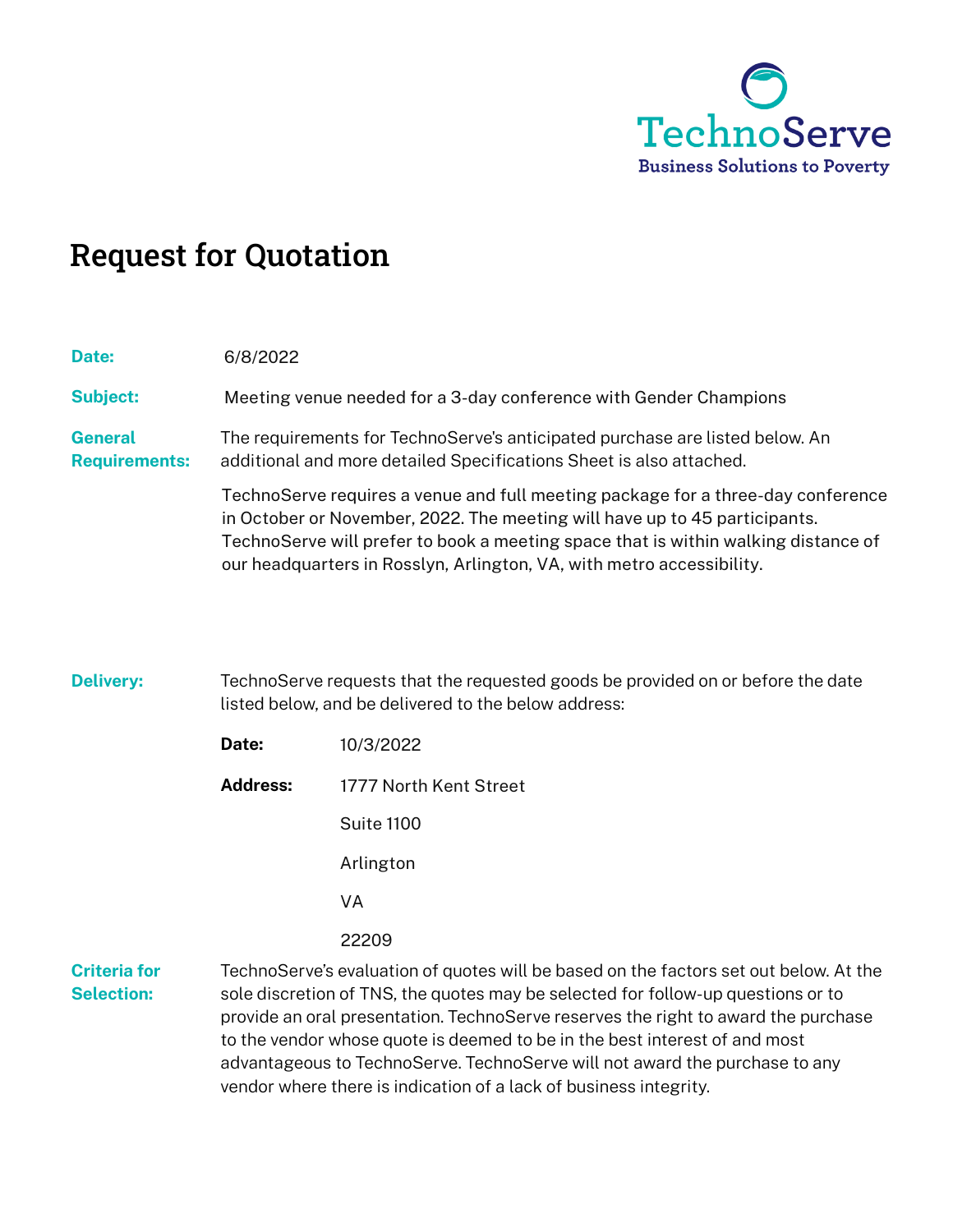# *Request for Quotes (continued)*

|                      | <b>Max Points</b> | <b>Criterion</b>                                                 |  |  |
|----------------------|-------------------|------------------------------------------------------------------|--|--|
|                      | 35                | Price, inclusive of all delivery, fees, taxes, and other charges |  |  |
| 2.                   | 40                | Quality of goods, factoring in vendor reputation                 |  |  |
| 3.                   | 10                | Payment terms                                                    |  |  |
| 4.                   | 15                | Delivery terms, relative to requested-by date                    |  |  |
| All quotations must: |                   |                                                                  |  |  |

# **Quote Instructions:**

- Contain a detailed cost with applicable taxes and other charges clearly identified.
- Provide requested payment terms and conditions.
- Describe the qualifications, experience, and capabilities of the firm in providing the type of services being requested by this RFQ.
- Provide at least 3 references for similar procurements with a description of the goods provided and the dates of delivery.
- Include a contact name, email address, and telephone number to facilitate communication between TechnoServe and the vendor.
- A brief outline of the company and services offered, including:
- Full legal name, jurisdiction of incorporation, and address of the company.
- Full legal name and country of citizenry of company's President, Chief Executive Officer, and/or all other principal officers of the company.
- Year the business was established.

To ensure consideration, all quotes must be submitted in the language, currency, and by the due date noted below:

| Language:        | English  |
|------------------|----------|
| <b>Currency:</b> | USD      |
| <b>Due Date:</b> | 7/1/2022 |

**Submission Instructions:** All quotes must be emailed to the address below with your quote attached in one or more files (PDF preferred). You will receive an auto-confirmation upon receipt. To ensure the integrity of this procurement exercise, DO NOT email your quote to any employee of TechnoServe or deliver your quote in hard copy to a TechnoServe office. **Failing to strictly adhere to these instructions may make your quote ineligible for consideration**. USD<br>7/1/2022<br>: be emailed to the address b<br>preferred). You will receive a<br>grity of this procurement exe<br>chnoServe or deliver your qu<br>tly adhere to these instructi<br>buy+US+P0011590@tns.org

**Email:**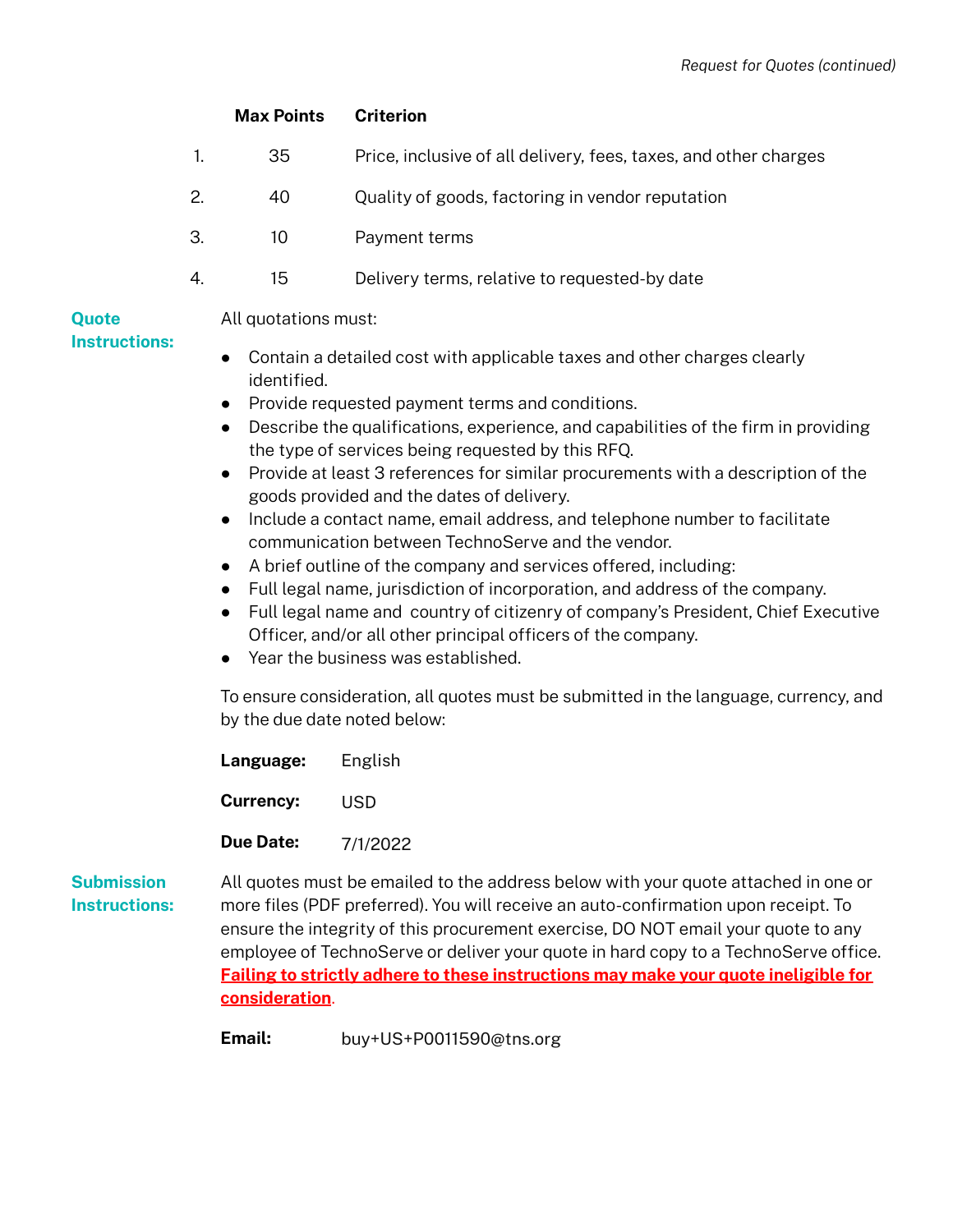**Questions:** Questions relating to this RFQ may be directed to the below email address. TechnoServe does not guarantee that questions will be answered, nor that questions and answers will be distributed to all others :

#### **Email:** dlape@tns.org

# **Terms and Conditions:**

- The Request for Quotation is not and shall not be considered an offer by TechnoServe.
- All responses must be received on or before the date and time indicated on the RFQ. All late responses will be rejected.
- All unresponsive quotes will be rejected.
- All quotes will be considered binding offers. Prices proposed must be valid for the entire period provided by the respondent or required by the RFQ.
- All awards will be subject to TechnoServe contractual terms and conditions and contingent on the availability of donor funding.
- TechnoServe reserves the right to accept or reject any quote or cancel the solicitation process at any time, without assigning any reason, and shall have no liability to any vendors submitting proposals for such rejection or cancellation of the RFQ.
- TechnoServe reserves the right to accept all or part of the quote when awarding the purchase order/contract.
- All information provided by TechnoServe in this RFQ is offered in good faith. Individual items are subject to change at any time and all bidders will be provided with notification of any changes. TechnoServe is not responsible or liable for any use of the information submitted by bidders or for any claims asserted therefrom.
- TechnoServe reserves the right to require any bidder to enter into a non-disclosure agreement.
- The bidders are solely obligated to pay for all costs, of any kind whatsoever, which may be incurred by bidder or any third parties, in connection with preparing the quote. All quotes and supporting documentation shall become the property of TNS, subject to claims of confidentiality in respect of the quote and supporting documentation, which have been clearly marked confidential by the bidder.
- Bidders are required to identify and disclose any actual or potential Conflict of Interest.

**The attached Specifications Sheet represents an integral part of this solicitation.**